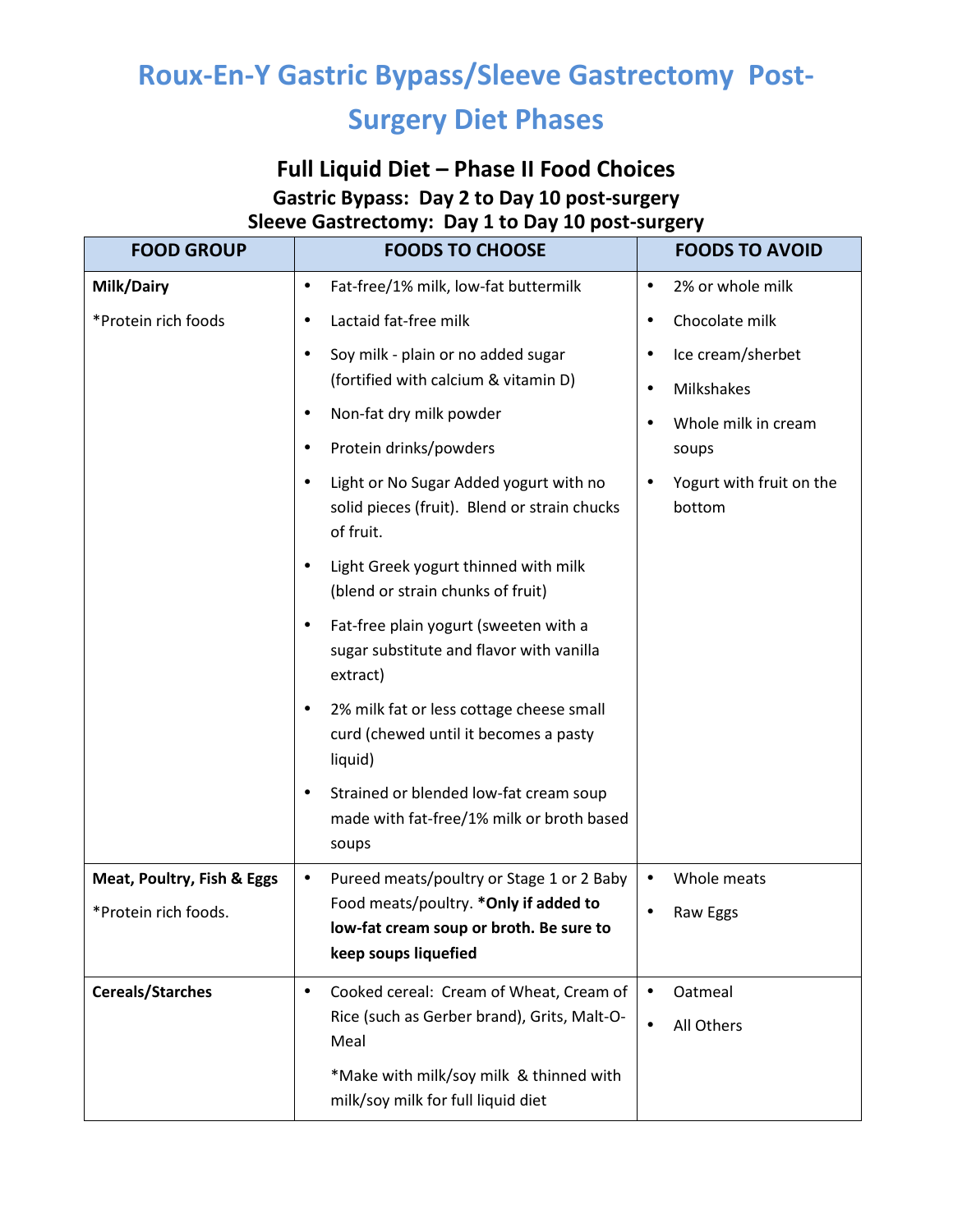| <b>Vegetables</b>                                                                                                     | Instant mashed potatoes, thinned with<br>$\bullet$<br>liquid of choice (milk or broth)<br>Tomato juice, V-8 Vegetable juice                                                            | V-8 Fusion or V-8 Splash<br>$\bullet$<br>& V-8 Hot & Spicy<br><b>Tomato Juice</b>                                                                                            |
|-----------------------------------------------------------------------------------------------------------------------|----------------------------------------------------------------------------------------------------------------------------------------------------------------------------------------|------------------------------------------------------------------------------------------------------------------------------------------------------------------------------|
| <b>FOOD GROUP</b>                                                                                                     | <b>FOODS TO CHOOSE</b>                                                                                                                                                                 | <b>FOODS TO AVOID</b>                                                                                                                                                        |
| <b>Fruits</b><br>*Limit 100% fruit juice to 4<br>- 6 oz. daily & dilute juice<br>with water: 50% juice &<br>50% water | Unsweetened, 100% fruit juice, diluted<br>$\bullet$<br>with water (Limit to $4 - 6$ oz. per day) : 4<br>oz. fruit juice + 4 oz. water (no pulp)<br>Unsweetened applesauce<br>$\bullet$ | Juices with added sugar<br>$\bullet$<br>Orange or grapefruit<br>$\bullet$<br>juice<br>Fruit beverage drinks<br>$\bullet$<br>such as Hawaiian Punch<br>and Sunny Delight      |
| <b>Sweets &amp; Desserts</b>                                                                                          | Sugar-free Jell-O or Sugar-free popsicles<br>$\bullet$<br>(fluid only; do not count as a meal/snack)<br>Sugar-free or No Sugar Added Hot<br>Chocolate<br>Sugar-free pudding            | Carbonated beverages<br>$\bullet$<br>High-calorie/High sugar<br>$\bullet$<br>foods or beverages, such<br>as ice cream, sherbet,<br>sugar, honey<br>Regular Jell-0 or pudding |
| <b>Fats &amp; Oils</b><br>(Limit to 3 selections daily)                                                               | 1 tsp. Margarine or butter<br>$\bullet$<br>1 tbsp. Reduced-fat margarine<br>$\bullet$<br>1 tsp. Vegetable Oil                                                                          | Cream<br>Gravy                                                                                                                                                               |

### **REMINDERS:**

- **1. Volume of Food at each meal or snack: Approximately 1 /2 cup or less.**
- **2. Always listen to new stomach/pouch to know how much to eat.**
- **3. Stop eating when feeling satisfied or comfortably full.**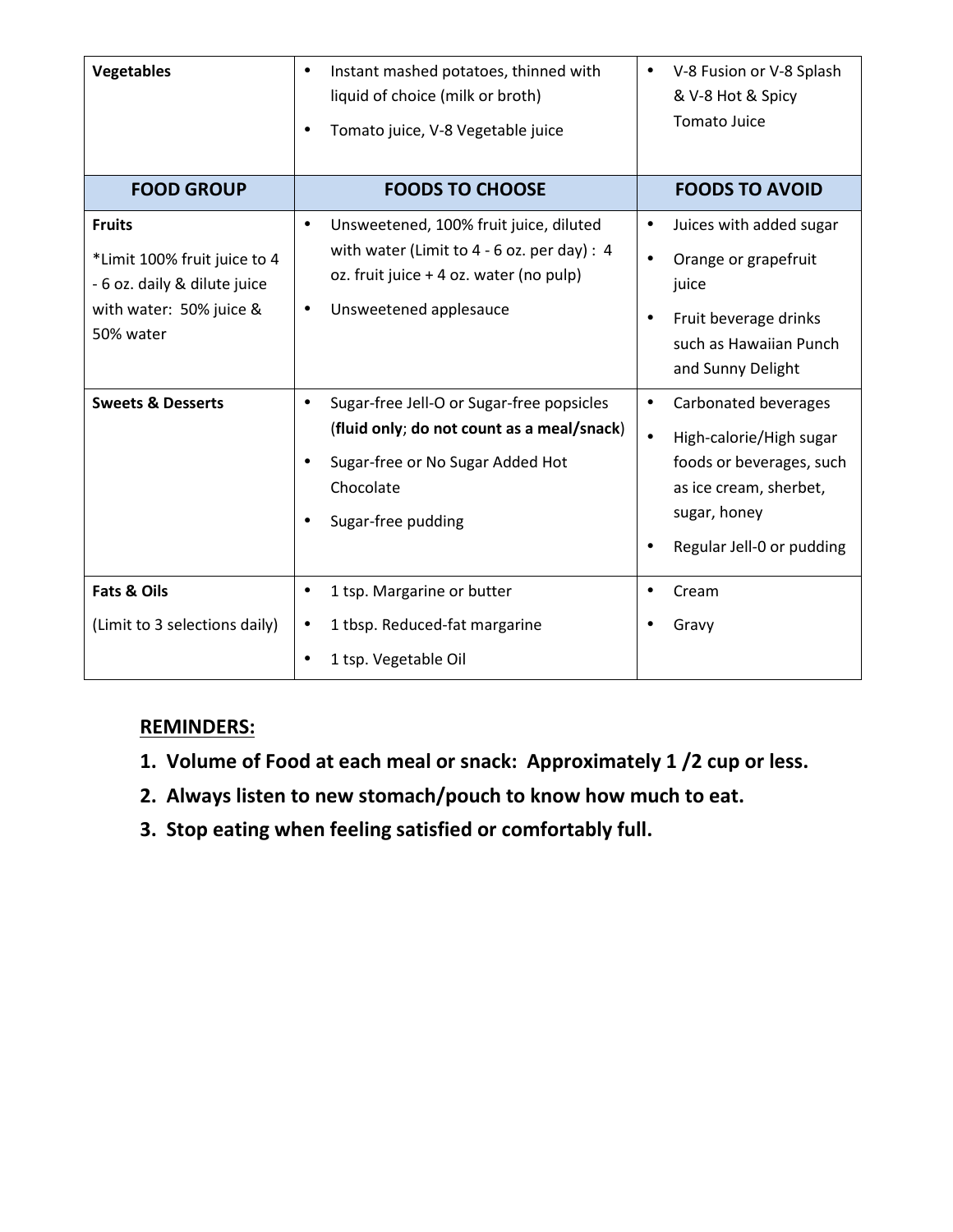# **Full Liquid Diet Sample Menu**

| 6:30 am:   | 8 oz. of fluid such as decaffeinated hot tea                                                                                                                                              | 8 oz. fluid                               |
|------------|-------------------------------------------------------------------------------------------------------------------------------------------------------------------------------------------|-------------------------------------------|
| $8:00$ am: | 1/2 cup cream of Wheat made with fat-free/1% milk & thinned<br>down with milk. To boost protein, mix 1 scoop unflavored<br>protein powder such as Beneprotein or make with fortified milk | 10 g protein<br>*Made with fortified milk |
| 9:00 am:   | 8 oz. water                                                                                                                                                                               | 8 oz. fluid                               |
| 10:30 am:  | 4 oz. Unjury Protein drink made with fat-free/1% milk                                                                                                                                     | 14 g protein                              |
| 11:00 am:  | 8 oz. Crystal Light                                                                                                                                                                       | 8 oz. fluid                               |
| 12:30 pm:  | 4 oz. blended low-fat cream soup made with fortified milk or make<br>soup with milk and add 1 scoop unflavored protein powder<br>such as Beneprotein.                                     | 9 g protein<br>*Made with fortified milk  |
| 1:30 pm:   | 8 oz. water                                                                                                                                                                               | 8 oz. fluid                               |
| 3:00 pm:   | 4 oz. No Sugar Added Carnation Instant Breakfast                                                                                                                                          | 12 g protein<br>*Made with Fortified milk |
| 4:30 pm:   | 8 oz. decaffeinated hot tea                                                                                                                                                               | 8 oz. fluid                               |
| 6:00 pm:   | 1/3 cup low-fat cottage cheese mixed with 1 tbsp.<br>unsweetened applesauce                                                                                                               | 10 g protein                              |
| 7:30 pm:   | 8 oz. Minute Made Light Lemonade                                                                                                                                                          | 8 oz. fluid                               |
| 9:00 pm:   | 4 oz. Unjury Protein drink made with fat-free/1% milk                                                                                                                                     | 14 g protein                              |
|            |                                                                                                                                                                                           | Total: 69 g protein<br>48 oz. fluid       |

**\*Sip on calorie free beverages between meals, throughout the day to achieve fluid goals. Include water as part of your fluid intake.**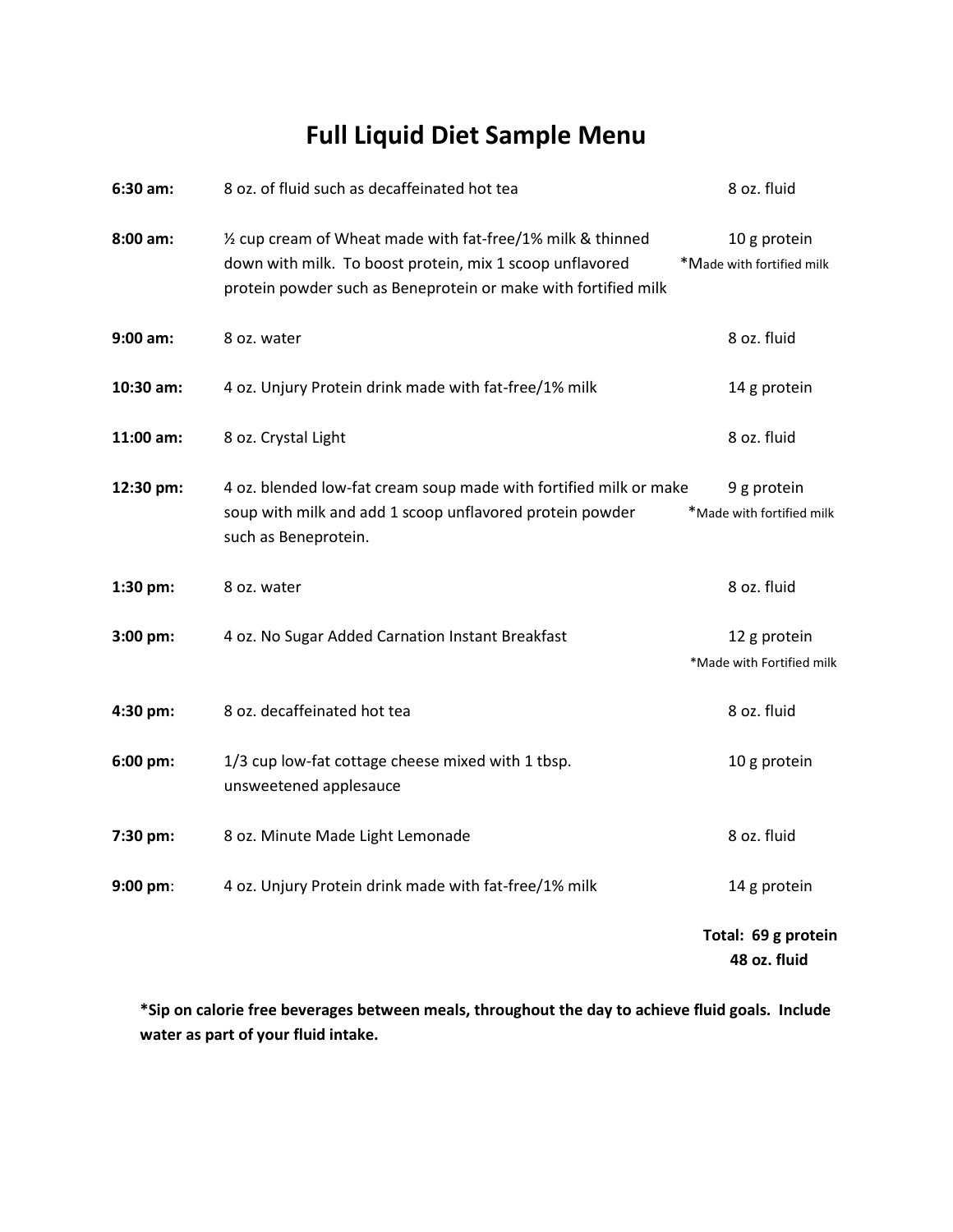### **Pureed/Mashed Foods – Phase III Food Choices \*(Day 11 to one month after surgery) Average Food Volume at meals & snacks: Bypass: 4 – 6 tablespoons Sleeve: ½ cup or less**

| <b>FOOD GROUP</b>                                                                                                                                                                                                                                                | <b>FOODS TO CHOOSE</b>                                                                                                                                                                                                                                                                                                                                                                                                                                                                                                                                                                                                                                                                                                                                                                                                                 | <b>FOODS TO AVOID</b>                                                                                                                                                                                                                              |
|------------------------------------------------------------------------------------------------------------------------------------------------------------------------------------------------------------------------------------------------------------------|----------------------------------------------------------------------------------------------------------------------------------------------------------------------------------------------------------------------------------------------------------------------------------------------------------------------------------------------------------------------------------------------------------------------------------------------------------------------------------------------------------------------------------------------------------------------------------------------------------------------------------------------------------------------------------------------------------------------------------------------------------------------------------------------------------------------------------------|----------------------------------------------------------------------------------------------------------------------------------------------------------------------------------------------------------------------------------------------------|
| Milk/Dairy<br>*Protein Source<br>*Consume 2-3 calcium -<br>rich dairy foods per day<br>which include 1 cup of<br>milk/soy milk, container<br>of light yogurt /Greek<br>yogurt or 1 oz. of cheese.                                                                | Fat-free/1% milk, low-fat buttermilk<br>$\bullet$<br>Lactaid fat-free milk, Soy milk with no sugar<br>٠<br>added (plain) fortified with calcium & Vit. D<br>(All lactose free)<br>Part-skim Ricotta Cheese<br>٠<br>2% milk fat or less Cottage Cheese<br>$\bullet$<br>Reduced fat cheeses (2% milk) with soft<br>٠<br>texture, such as string cheese or American<br>Cheese or Laughing Cow Light.<br>*don't have to blend cheeses; chew thoroughly<br>No Sugar Added Egg Custard<br>*Recipe in nutrition protocol packet<br>Fat-free, No Sugar Added (Light) Yogurt,<br>blending or straining out chunks of fruit<br>Light Greek yogurt thinned with milk (blend or<br>strain chunks of fruit)<br>Non-fat, plain yogurt or plain Greek Yogurt.<br>*Thin the Greek yogurt. Add sugar<br>substitute/vanilla extract to yogurt to flavor! | Whole milk, cream<br>soups made with<br>whole milk,<br>milkshakes, yogurt<br>with added sugar                                                                                                                                                      |
| Meat, Poultry, Fish &<br><b>Eggs</b><br>*Protein Source<br>*Approximate servings at<br>meals: $2 - 3$ tbsp. or $1\frac{1}{2}$<br>OZ.<br>*1 oz. of meat, fish,<br>poultry = approximately 7<br>grams protein<br>*Avoid proteins cooked in<br>oil, fat and butter. | Blend meat & poultry.<br>$\bullet$<br>Moist & flaky white fish. Mash the cooked<br>fish, take small bites and chew to liquefied<br>consistency. White fish selections include<br>tilapia, grouper, catfish & cod<br>Egg, tuna or chicken salad made with low-fat<br>$\bullet$<br>mayonnaise/ Miracle Whip (mash well).<br>Scrambled or mashed boiled egg (Scrambled<br>$\bullet$<br>egg does not have to be blended. Add milk or<br>1 tbsp. plain yogurt or water before<br>scrambling for a softer egg texture.)                                                                                                                                                                                                                                                                                                                      | Meat or poultry not<br>$\bullet$<br>blended or mashed<br>with low-fat Miracle<br>Whip or Mayonnaise<br>Potted meats<br>Salmon or other<br>dense white fish<br>Nuts, seeds<br>Cooked/canned<br>$\bullet$<br>beans, peas or lentils<br>Peanut Butter |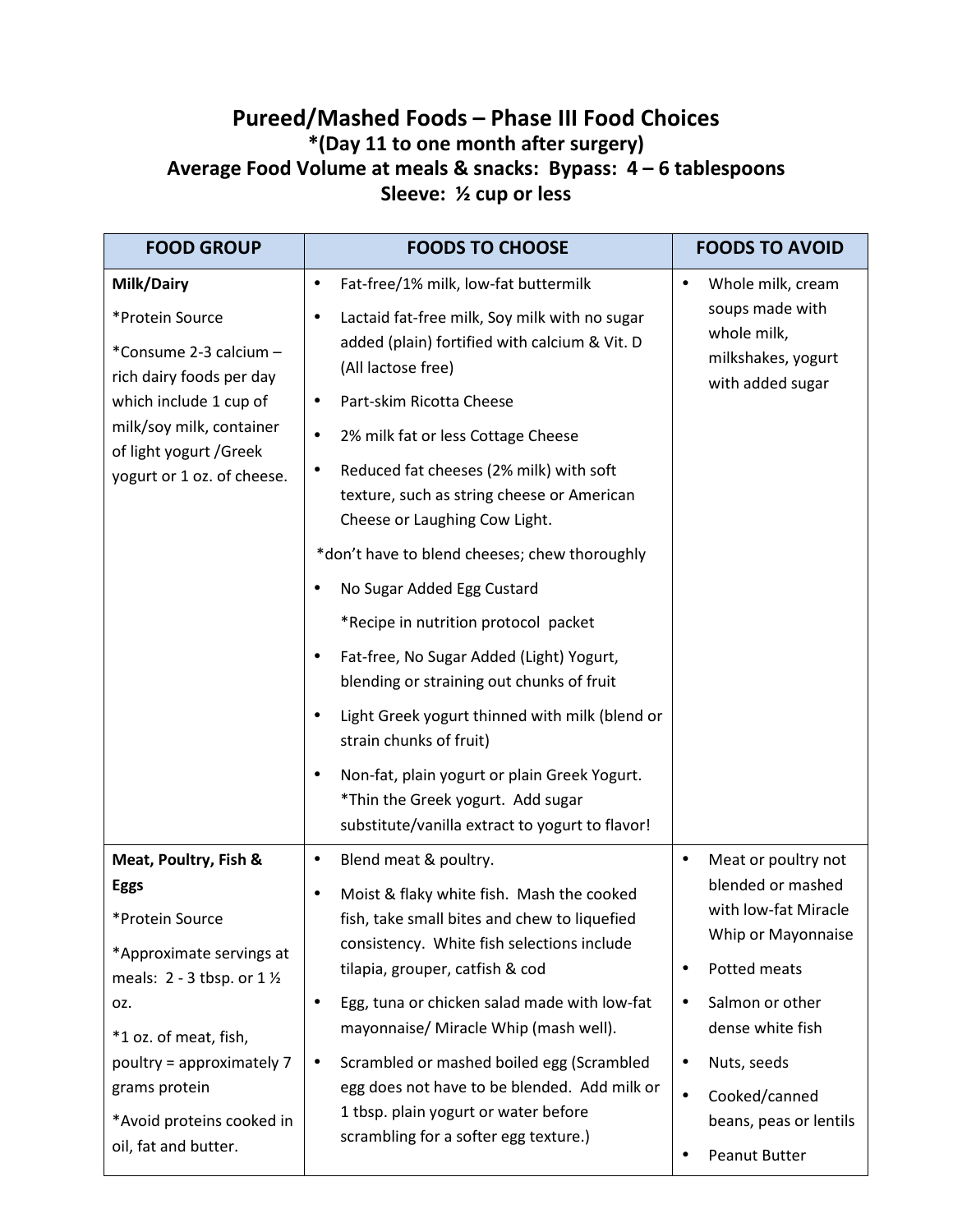| <b>FOOD GROUP</b>                                                                                                                                                        | <b>FOODS TO CHOOSE</b>                                                                                                                                                                                                                                                                               | <b>FOODS TO AVOID</b>                                                                                                                                                                                      |
|--------------------------------------------------------------------------------------------------------------------------------------------------------------------------|------------------------------------------------------------------------------------------------------------------------------------------------------------------------------------------------------------------------------------------------------------------------------------------------------|------------------------------------------------------------------------------------------------------------------------------------------------------------------------------------------------------------|
| Meat, Poultry, Fish &<br>Eggs (continued)                                                                                                                                | Cooked, mashed beans OR hearty bean soup<br>$\bullet$<br>Fat-free refried beans (top with melted<br>$\bullet$<br>reduced fat cheese)<br>Tofu<br>PB2 Peanut Butter Powder (Adds peanut<br>$\bullet$<br>butter taste to yogurt, protein shakes & hot<br>cereals with less calories than peanut butter) |                                                                                                                                                                                                            |
| <b>Bread/Cereal/Starches</b><br>*Carbohydrate Source                                                                                                                     | Mashed potatoes (white or sweet)<br>$\bullet$<br>Cream of Wheat, Malt-O-Meal, Cream of Rice<br>٠<br>(See baby food section of grocery store), Grits                                                                                                                                                  | Soft, doughy bread<br>$\bullet$<br>products<br>Uncooked cereal,<br>$\bullet$<br>oatmeal<br>Pasta, rice<br>All other foods                                                                                  |
| <b>Vegetables</b><br>*Include 2-3 daily with<br>protein-rich meals: 1 or 2<br>tbsp. serving<br>*Carbohydrate Source                                                      | Vegetables cooked until tender and<br>$\bullet$<br>pureed/mashed.<br>Strained baby food (Stage I or II)<br>$\bullet$<br>Tomato Juice, V-8 Vegetable Juice<br>$\bullet$                                                                                                                               | Raw vegetables<br>$\bullet$<br>Seeds, skins or hulls<br>V-8 Hot & Spicy<br>Vegetable Juice, V-8<br>Fusion or Splash                                                                                        |
| <b>Fruits</b><br>*Include 2 daily: 1 or 2<br>tbsp. servings<br>*Limit 100% fruit juice to<br>4 - 6 oz. daily & dilute:<br>50% juice & 50% water.<br>*Carbohydrate Source | Blend until smooth canned fruit packed in its<br>$\bullet$<br>own juice or water<br>Strained baby food (Stage I or II)<br>$\bullet$<br>Unsweetened applesauce<br>$\bullet$<br>Ripe banana, mashed<br>$\bullet$<br>100% Fruit Juice, diluted<br>٠                                                     | Whole fruits or seeds<br>$\bullet$<br>Sweetened juices<br>$\bullet$<br>Canned fruit with<br>added sugar.<br>Baby food desserts,<br>$\bullet$<br>such as Blueberry<br><b>Buckle or Hawaiian</b><br>Delight. |
| <b>Sweets &amp; Desserts</b><br>Limit                                                                                                                                    | Hot cocoa mix, No Added Sugar or Sugar-free<br>$\bullet$<br>Sugar-free pudding<br>٠<br>Sugar-free Jell-O & Sugar-free popsicles<br>$\bullet$                                                                                                                                                         | Foods or beverages<br>$\bullet$<br>with added sugar                                                                                                                                                        |
| Fats & Oils<br>Limit to 3 - 4 selections<br>per day                                                                                                                      | 1 teaspoon margarine, butter, mayonnaise,<br>$\bullet$<br>vegetable oil<br>2 tsps. Miracle Whip<br>٠<br>1 tablespoon mild salad dressing such as<br>$\bullet$<br>vinegar & oil, low-fat mayonnaise/Miracle<br>Whip or low-fat margarine                                                              | All high fat condiments,<br>such as gravy,<br>shortening, & cream.                                                                                                                                         |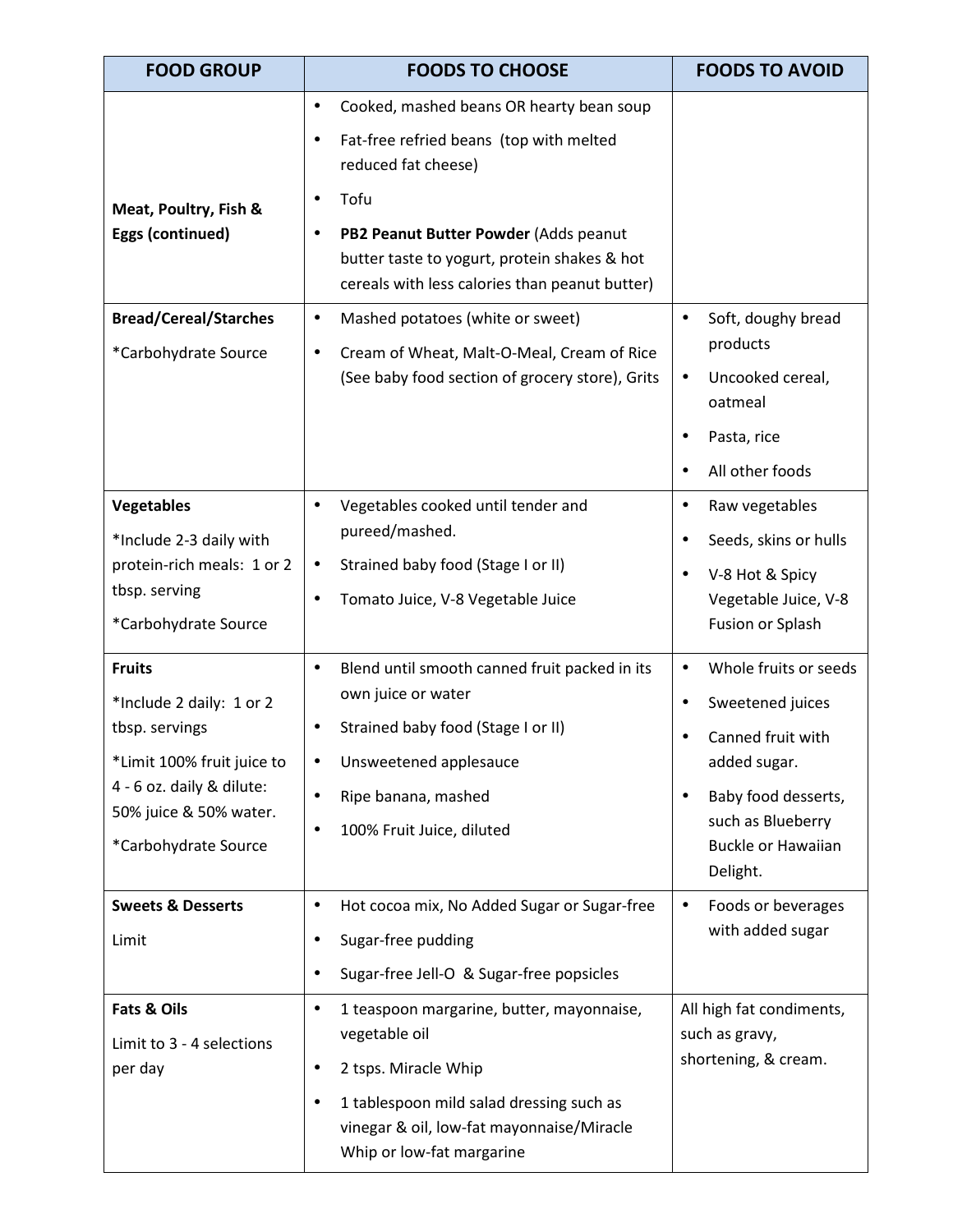| <b>FOOD GROUP</b> | <b>FOODS TO CHOOSE</b>              | <b>FOODS TO AVOID</b> |
|-------------------|-------------------------------------|-----------------------|
|                   | 1 tbsp. mashed avocado<br>$\bullet$ |                       |
|                   |                                     |                       |
|                   |                                     |                       |
|                   |                                     |                       |
|                   |                                     |                       |

# **Pureed/Mashed Diet Sample Menu**

**\***Volume of food will be based on the density of food and will vary for each patient. Always stop eating when getting the signals you are full.

\*Be sure to drink fluids throughout the day to meet goals. Follow the 30 minute rule for drinking.

\*Mix in Beneprotein or other unflavored protein powder to soft foods or liquids to boost protein!

| <b>Breakfast</b>                                 | 1 scrambled egg (Hint: mix with small<br>amount of milk or 1 tbsp. plain yogurt<br>before cooking for softer texture.)<br>2-3 tbsp. Light yogurt (blend or strain<br>$\blacksquare$<br>if contains chunks of fruit) mixed with<br>1/2 scoop Beneprotein    | 1/2 cup Cream of Wheat (or hot<br>$\blacksquare$<br>cereal of choice) made with<br>fortified milk (contains lactose)<br>and thin with more milk. Top<br>with cinnamon.<br>*Can also make hot cereal with Soy<br>Milk & boost protein with an<br>unflavored protein powder |
|--------------------------------------------------|------------------------------------------------------------------------------------------------------------------------------------------------------------------------------------------------------------------------------------------------------------|---------------------------------------------------------------------------------------------------------------------------------------------------------------------------------------------------------------------------------------------------------------------------|
| 30-60 minutes<br>after completion<br>of the meal | 1 cup fat-free/1% milk (count as fluid &<br>protein)                                                                                                                                                                                                       | 1 cup low-sugar juice (count as fluid)                                                                                                                                                                                                                                    |
| <b>Mid-Morning</b><br><b>Snack</b>               | 4 oz. Unjury protein shake (or protein<br>shake of choice)                                                                                                                                                                                                 | 4 oz. Non-fat light vanilla yogurt<br>mixed with 1 scoop of flavored<br>protein powder                                                                                                                                                                                    |
| Lunch                                            | Chicken salad (made with $1 \frac{1}{2}$ - 2 oz.<br>$\blacksquare$<br>moist, cooked chicken (diced) and mix<br>with low-fat/fat-free mayonnaise/<br>Miracle Whip. Mash well!<br>1 tbsp. mashed green beans<br>٠<br>1 tbsp. blended pears<br>$\blacksquare$ | 1/3 cup Refried Beans topped<br>$\blacksquare$<br>with 1 oz. melted reduced fat<br>cheese<br>1 tbsp. mashed banana<br>$\blacksquare$                                                                                                                                      |
| 30-60 minutes<br>after completion<br>of the meal | 30 - 60 minutes after completion of the<br>meal: 1 cup Water (count as fluid)                                                                                                                                                                              | 30 - 60 minutes after completion of<br>the meal: 1 cup fat-free/1% milk<br>(count as fluid & protein)                                                                                                                                                                     |
| Mid-Afternoon<br><b>Snack</b>                    | 1/4 cup cottage cheese mixed with<br>1 tbsp. blended peaches                                                                                                                                                                                               | 1 string cheese<br>1 tbsp. applesauce                                                                                                                                                                                                                                     |
| <b>Dinner</b>                                    | $1 \frac{1}{2}$ - 2 oz. tilapia (mashed)<br>$\blacksquare$<br>1 tbsp. cooked mashed carrots<br>1 tbsp. unsweetened applesauce<br>٠                                                                                                                         | 3-4 tbsp. blended roast beef<br>$\blacksquare$<br>1 tbsp. mashed potatoes<br>×<br>1 tbsp. mashed green beans                                                                                                                                                              |
| 30-60 minutes<br>after completion                | 30 - 60 minutes after completion of the<br>meal: 1 cup fat-free/1% milk                                                                                                                                                                                    | 30 - 60 minutes after completion of<br>the meal: 1 cup water                                                                                                                                                                                                              |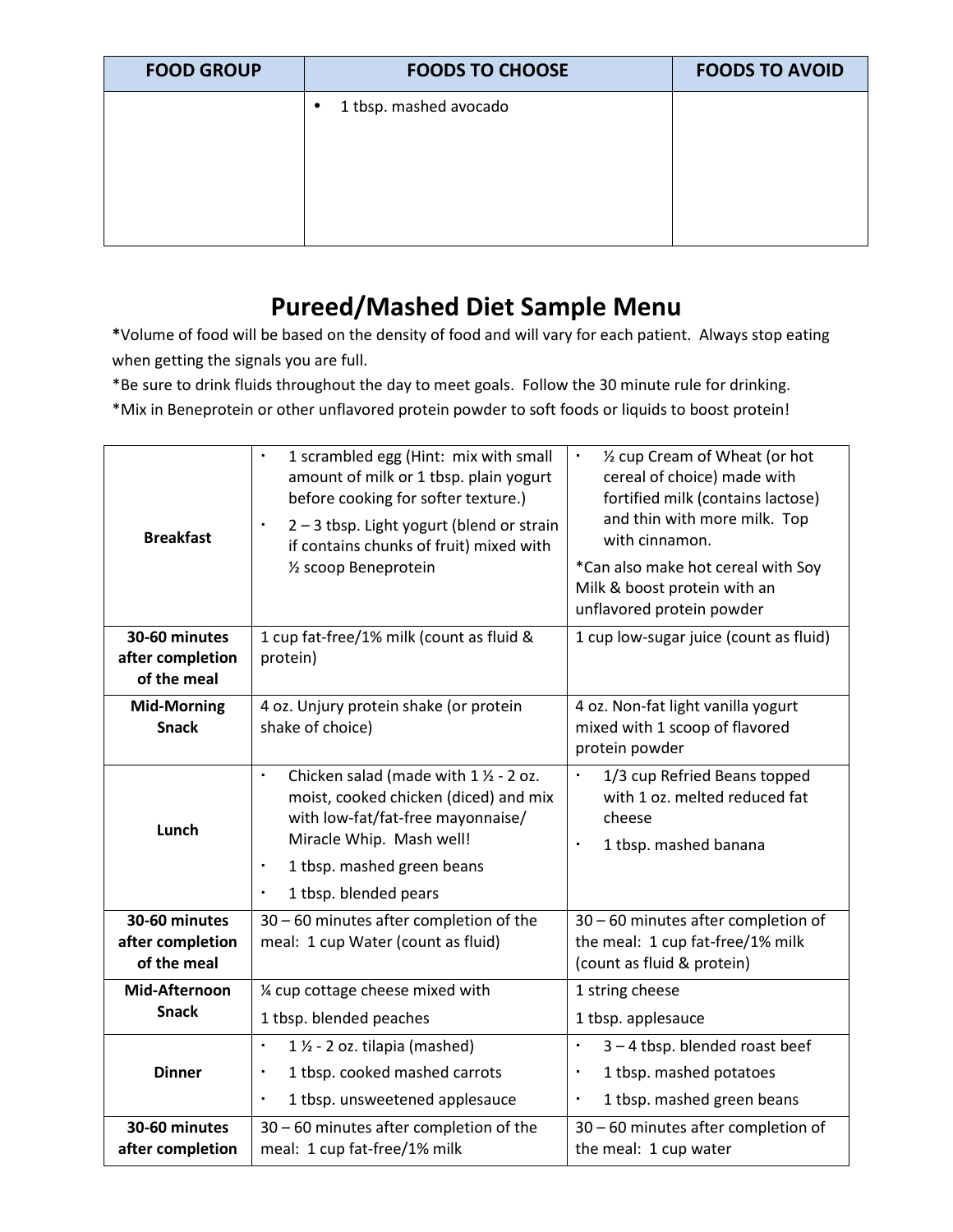| of the meal          | (Count as fluid & protein)                                      | (Count as fluid)                                                                        |
|----------------------|-----------------------------------------------------------------|-----------------------------------------------------------------------------------------|
| <b>Evening Snack</b> | 4 oz. Unjury protein shake<br>*Or other protein shake of choice | 4 oz. Nectar fruit-juice flavored<br>protein shake<br>*Or other protein shake of choice |

# **Soft diet – Phase IV Food Choices**

## **\*(Week 5 – Week 8)**

## **\*Volume of Food: Approximately ½ cup at meals/snacks**

| <b>FOOD GROUP</b>                                                                                                                                                                     | <b>FOODS TO CHOOSE</b>                                                                                                                                                                                                                                                                                                                                                                                                                                                                                                                                                                                                                                                                                                                                                                                                                     | <b>FOODS TO AVOID</b>                                                                                                                                                                     |
|---------------------------------------------------------------------------------------------------------------------------------------------------------------------------------------|--------------------------------------------------------------------------------------------------------------------------------------------------------------------------------------------------------------------------------------------------------------------------------------------------------------------------------------------------------------------------------------------------------------------------------------------------------------------------------------------------------------------------------------------------------------------------------------------------------------------------------------------------------------------------------------------------------------------------------------------------------------------------------------------------------------------------------------------|-------------------------------------------------------------------------------------------------------------------------------------------------------------------------------------------|
| Milk/Dairy<br>* Protein Rich<br>*Consume 2-3<br>calcium - rich dairy<br>foods per day, which<br>should include 1 cup of<br>milk.<br>*Milk, Yogurt & cheese<br>are calcium-rich foods. | Fat-free/1% milk, low-fat Buttermilk<br>$\bullet$<br>Lactaid Fat-free milk, or Soy Milk, No Sugar<br>٠<br>Added fortified with calcium & Vit. D. (All<br>Lactose Free)<br>No Sugar Added or (Light) yogurt<br>٠<br>Fat-Free plain yogurt or Fat-free plain Greek<br>$\bullet$<br>yogurt<br>Fruited Greek Yogurt (140 calories or less<br>$\bullet$<br>per 6 oz. container) *Tip: To reduce added<br>sugar intake, mix 1 individual contain of fat-<br>free plain Greek yogurt with the container of<br>fruited Greek yogurt & divide into individual<br>servings.<br>Light Greek Yogurts: Yoplait Greek 100<br>Calories & Dannon Light & Fit Greek,<br>Chobani Simply 100 & Oikos Triple Zero.<br>(each 5.3 oz. container)<br>Reduced fat (2% milk), Light or Fat-free<br>cheese<br>2% milk-fat or less Cottage Cheese & Ricotta<br>Cheese | Whole, 2% milk, or<br>$\bullet$<br>chocolate milk. Ice cream<br>products, milkshakes or<br>other dairy foods made<br>with added sugar. Cream<br>soups made with whole<br>milk.            |
| Fish, Poultry, Meat &<br><b>Other Protein-Rich</b><br><b>Foods</b><br>*Approximate serving<br>size 1 1/2 - 2 oz.<br>*1 oz. of meat, fish,<br>poultry = $7$ grams                      | Eggs/Egg Substitutes<br>Fish, with no breading, tuna packed in<br>٠<br>water, salmon<br>Lean pork (cuts from loin)<br>$\bullet$<br>Poultry<br>$\bullet$<br>Lamb, veal, venison                                                                                                                                                                                                                                                                                                                                                                                                                                                                                                                                                                                                                                                             | Tough meats (many beef cuts<br>can be tough)<br>High fat meats: Spare ribs,<br>Prime rib, Boston Butt, Hot<br>dogs, Vienna sausage;<br>Bacon/sausage; Fried<br>meats/fish; Bologna/Pickle |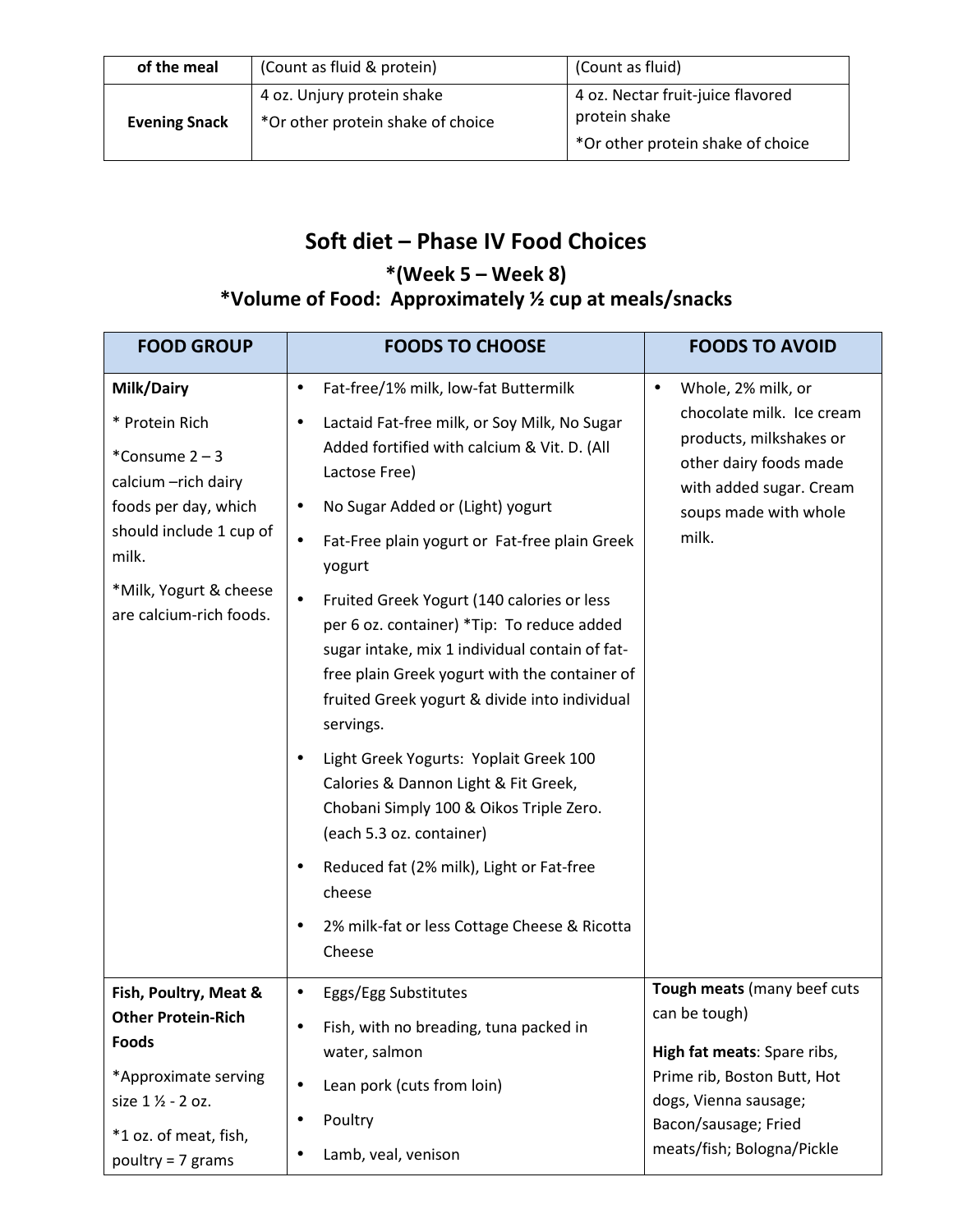| <b>FOOD GROUP</b>                                                                                                                                                                             | <b>FOODS TO CHOOSE</b>                                                                                                                                                                                                                                                                                                                                                                                                                                                                 | <b>FOODS TO AVOID</b>                                                                                                                                                                                                                        |
|-----------------------------------------------------------------------------------------------------------------------------------------------------------------------------------------------|----------------------------------------------------------------------------------------------------------------------------------------------------------------------------------------------------------------------------------------------------------------------------------------------------------------------------------------------------------------------------------------------------------------------------------------------------------------------------------------|----------------------------------------------------------------------------------------------------------------------------------------------------------------------------------------------------------------------------------------------|
| protein<br>*Proteins must be<br>moist & tender to<br>tolerate.<br>*Avoid proteins cooked<br>in oil, fat and butter                                                                            | Beans, peas or lentils<br>$\bullet$<br>Tofu<br>*Smooth Peanut Butter (Use with caution<br>due to high fat, high calorie content with a<br>little protein).<br>PB2 Peanut Butter Powder<br>$\bullet$                                                                                                                                                                                                                                                                                    | Loaf, Salami, Bratwurst or<br>other high-fat luncheon meat;<br>Pepperoni; SPAM, potted<br>meats.<br>*Nuts & seeds will be<br>incorporated at a later time.                                                                                   |
| Vegetables: Soft,<br>cooked & low-fiber.<br>$*2 - 3$ selections per<br>day<br>*Approximate servings<br>size:<br>$1 - 2$ Tablespoons<br>*Include a protein<br>source with these<br>foods.      | *All vegetables cooked until soft, except<br>shredded lettuce & skinned tomato.<br>Green Beans, carrots<br>Soft, tender tips of asparagus<br>$\bullet$<br><b>Shredded Lettuce</b><br>Skinned tomato<br>Summer squash, winter squash, pumpkin<br>$\bullet$<br>Cauliflower, broccoli florets<br>Eggplant, mushrooms, okra<br>Baked or mashed white or sweet potato (no<br>$\bullet$<br>skins)<br><b>Beets</b><br>Green peas<br>Cabbage<br>Tomato Juice, V-8 Vegetable Juice<br>$\bullet$ | Raw vegetables<br>Fibrous vegetables with skins,<br>seeds & hulls such as corn.<br>V-8 Fusion, V-8 Splash<br>Avoid all vegetables which are<br>buttered, au gratin, creamed<br>or fried!                                                     |
| Fruits: Cooked or<br>canned, without<br>skins/peelings.<br>*2 selections per day<br>*Approximate serving<br>size:<br>$1 - 2$ Tablespoons<br>*Include a protein<br>source with these<br>foods. | Canned packed in natural juice or water:<br>$\bullet$<br>peaches, pears, mandarin oranges, fruit<br>cocktail<br>Frozen fruit with no added sugar for fruits<br>$\bullet$<br>appropriate for current diet phase<br><b>Bananas</b><br>$\bullet$<br>Strawberries<br>$\bullet$<br>Soft fresh fruits with NO skins or seeds:<br>$\bullet$<br>melons, peaches, apples, pear                                                                                                                  | Avoid peelings, skins & seeds:<br>peelings/skins on fresh fruit<br>Avoid grapes, blueberries,<br>blackberries & raspberries;<br>fruits with membranes:<br>oranges & grapefruit; all dried<br>fruit; figs, dates, coconut, all<br>fruit juice |
| <b>Grains: Breads/Cereals</b><br>At this early phase,<br>choose grain based                                                                                                                   | Cooked cereals: oatmeal, Cream of Wheat,<br>Malt-O-Meal; unsweetened<br>Top yogurt with low-fiber cereals such as                                                                                                                                                                                                                                                                                                                                                                      | Avoid high fiber breads &<br>cereals: Breads & cereals with<br>nuts, seeds & dried fruit; Grape                                                                                                                                              |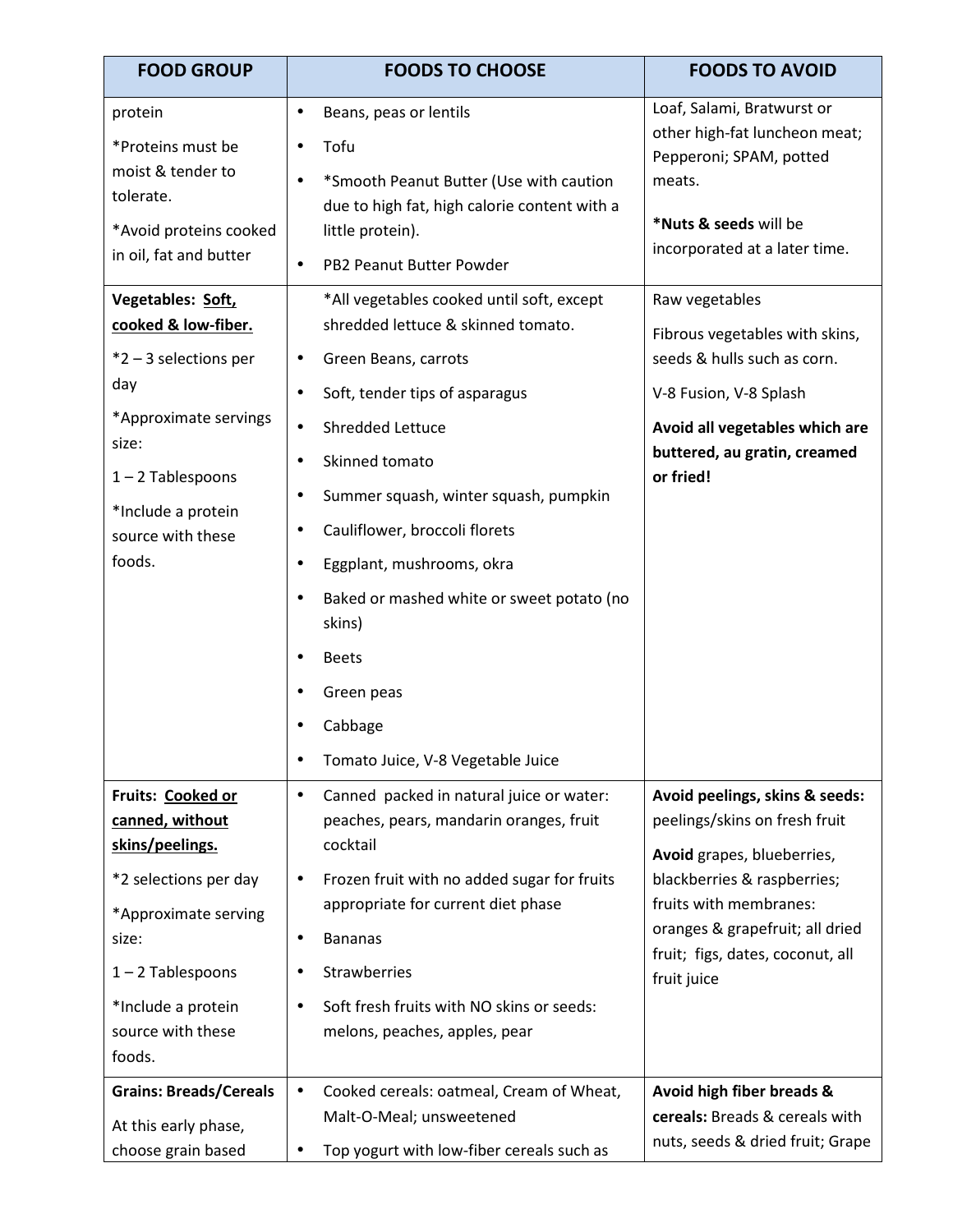| <b>FOOD GROUP</b>                                                                                                                                                                                                                       | <b>FOODS TO CHOOSE</b>                                                                                                                                                                                                                                                                              | <b>FOODS TO AVOID</b>                                                                                                                                                                                                                                                                                                                                                                                                                                        |
|-----------------------------------------------------------------------------------------------------------------------------------------------------------------------------------------------------------------------------------------|-----------------------------------------------------------------------------------------------------------------------------------------------------------------------------------------------------------------------------------------------------------------------------------------------------|--------------------------------------------------------------------------------------------------------------------------------------------------------------------------------------------------------------------------------------------------------------------------------------------------------------------------------------------------------------------------------------------------------------------------------------------------------------|
| foods that are lower in<br>fiber and have less than<br>5 grams of fiber per<br>serving.<br>Be sure to toast breads!<br><b>Grains: Breads/Cereals</b><br>(continued)<br>$*1 - 2$ selections per<br>day if protein goals are<br>achieved. | Cheerios, Rice Krispies, Special K High<br>Protein cereal to add some crunch!<br>White or wheat bread toasted<br>Saltine Crackers $(1 – 2)$<br>*Approximate grain serving size: 1/2 slice toast,<br>$\frac{1}{4}$ - 1/3 cup cereal, 2 – 3 low-fiber crackers.<br>Consume with a protein food source | Nuts, "natural" cereals, Kashi<br>cereals, Shredded Wheat,<br>Wheat Chex, Fiber One cereals,<br>Steel Cut Oats.<br>Avoid sugar-coated breads &<br>cereals: doughnuts, Danish,<br>coffee cakes, iced breads or<br>breads containing cinnamon-<br>sugar.<br>Avoid snack foods such as<br>processed peanut butter<br>crackers, pretzels, snack<br>crackers, chips, Gold Fish<br>crackers & popcorn<br>Other foods to avoid: Pasta,<br>rice, fried rice, granola |
| <b>Soups &amp; Stews</b>                                                                                                                                                                                                                | Low-fat cream or broth-based soups & stews<br>$\bullet$<br>(made only with allowed ingredients)<br>Hearty bean or lentil soup<br>Chili soup, mildly seasoned<br>Add additional ground or diced meats OR<br>poultry to soups to boost protein intake.                                                | Avoid regular cream soups<br>canned, homemade or<br>purchased from a restaurant.                                                                                                                                                                                                                                                                                                                                                                             |
| <b>Desserts</b>                                                                                                                                                                                                                         | Sugar-free pudding or egg custard<br>$\bullet$<br>Hot cocoa mix, No Sugar Added or Sugar-<br>Free<br>Sugar-free gelatin or popsicles (counted as<br>fluid only)                                                                                                                                     | Avoid all desserts made with<br>added sugar: cake, pies,<br>cookies, candies, ice cream,<br>sherbet. Avoid beverages with<br>added sugar.                                                                                                                                                                                                                                                                                                                    |
| Fats<br>*Limit to 3 - 4 servings<br>per day                                                                                                                                                                                             | 1 tsp. margarine, butter, mayonnaise<br>$\bullet$<br>2 tsps. Miracle Whip<br>1 tbsp. reduced-fat margarine, mayonnaise<br>$\bullet$<br>or Miracle Whip<br>1 tbsp. mild salad dressing, such as vinegar<br>& oil or 2 tbsp. of reduced fat salad dressing<br>1 tbsp. mashed Avocado                  | Avoid regular gravies,<br>shortenings, cream-based<br>items, butter or cheese sauces.<br>Avoid high sugar content salad<br>dressings such a French or<br>Catalina.                                                                                                                                                                                                                                                                                           |
| <b>Miscellaneous</b>                                                                                                                                                                                                                    | Seasonings may be used to add flavor, such as<br>fresh herbs or ground spices and smooth                                                                                                                                                                                                            | Avoid condiments with high<br>sugar content: honey mustard                                                                                                                                                                                                                                                                                                                                                                                                   |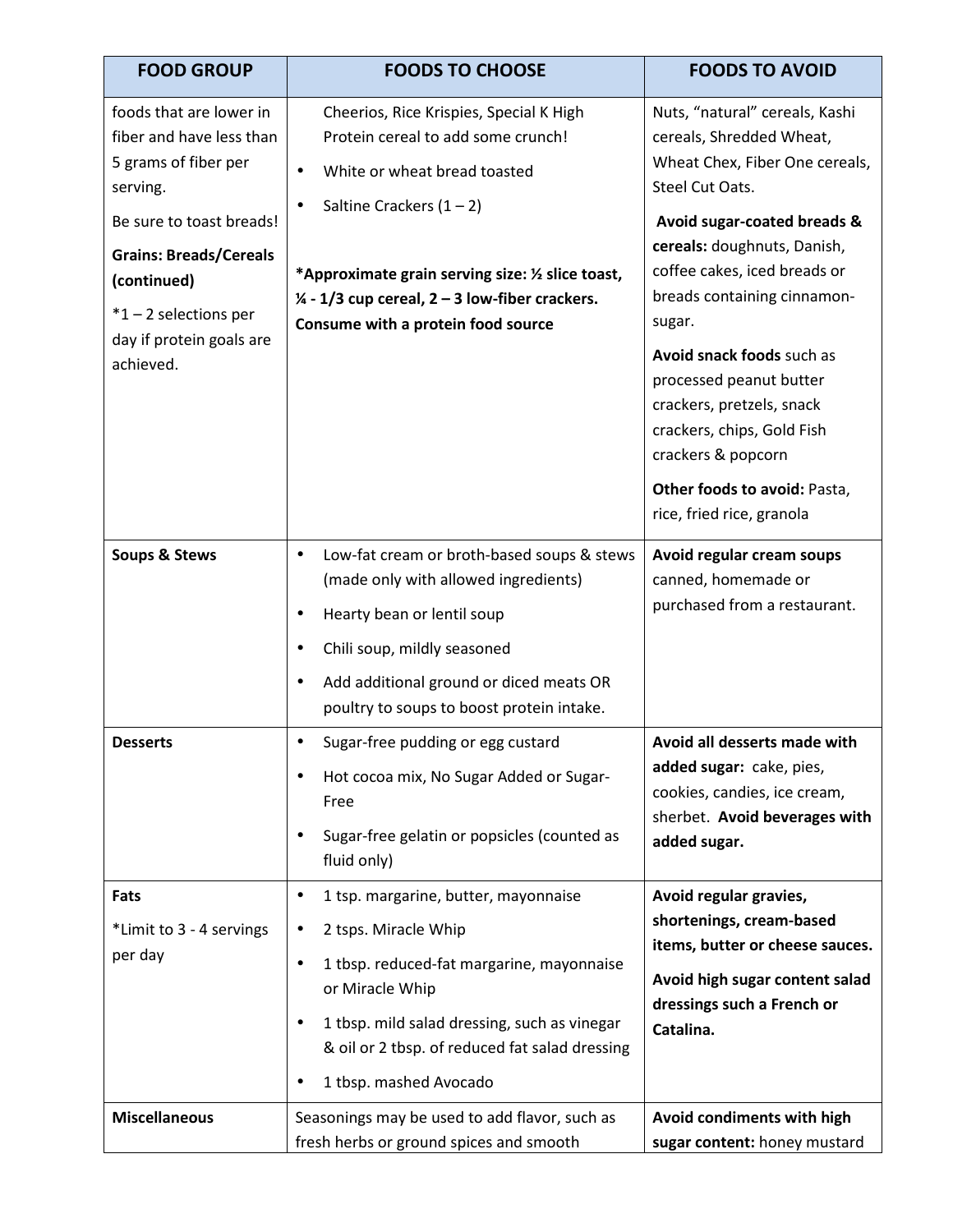| <b>FOOD GROUP</b> | <b>FOODS TO CHOOSE</b>                                                                                                                          | <b>FOODS TO AVOID</b>                                                                                                                                   |
|-------------------|-------------------------------------------------------------------------------------------------------------------------------------------------|---------------------------------------------------------------------------------------------------------------------------------------------------------|
|                   | condiments including mustard, 1 tbsp. low-sugar<br>catsup, Worcestershire, low-sodium soy sauce,<br>teriyaki sauces, and vinegar or mild salsa. | or barbecue sauce, pickle<br>relish, & cocktail sauce. Avoid<br>highly spicy condiments:<br>Tabasco, hot sauce or salsa, hot<br>peppers. Avoid pickles. |

# **Soft Diet Sample Menu**

**\***Volume of food will be based on the density of food and will vary for each patient. Always stop eating when getting the signals you are full.

\*Be sure to drink fluids throughout the day to ensure meeting goals.

| <b>Breakfast</b>                                 | 1 scrambled egg or 2 egg whites<br>٠<br>$\frac{1}{2}$ slice toast<br>1 tbsp. low-fat margarine | 1/2 cup oatmeal made with<br>Skim/1% milk (make with fortified<br>milk to boost protein or add an<br>unflavored protein powder)<br>$\blacksquare$<br>Sliced bananas to top the<br>oatmeal |
|--------------------------------------------------|------------------------------------------------------------------------------------------------|-------------------------------------------------------------------------------------------------------------------------------------------------------------------------------------------|
| 30-60 minutes<br>after completion<br>of the meal | 1 cup skim/1% milk<br>$\blacksquare$                                                           | 1 cup calorie-free beverage<br>$\blacksquare$                                                                                                                                             |
|                                                  | 1 string cheese<br>$\blacksquare$                                                              | 1⁄4 cup cottage cheese<br>$\blacksquare$                                                                                                                                                  |
| <b>Mid-Morning</b><br><b>Snack</b>               | 1/4 cup applesauce (unsweetened)                                                               | 1/4 cup canned peaches (packed in<br>$\blacksquare$<br>own juice)                                                                                                                         |
|                                                  | Shredded lettuce<br>$\blacksquare$                                                             | $\blacksquare$<br>2 oz. tuna                                                                                                                                                              |
|                                                  | Skinned, diced tomato                                                                          | Mixed with 1 tbsp. reduced fat<br>$\blacksquare$                                                                                                                                          |
| Lunch                                            | 1 1/2 - 2 oz. Grilled salmon                                                                   | mayonnaise                                                                                                                                                                                |
|                                                  | 1-2 tbsp. light salad dressing (low-<br>sugar content)                                         | 1 - 2 slices skinned tomato<br>$\blacksquare$                                                                                                                                             |
| 30-60 minutes<br>after completion<br>of the meal | $\blacksquare$<br>1 cup water                                                                  | 1 cup skim/1% milk<br>$\blacksquare$                                                                                                                                                      |
|                                                  | $4 - 6$ oz. protein shake<br>$\blacksquare$                                                    | $4 - 6$ z. protein shake<br>$\blacksquare$                                                                                                                                                |
| Mid-Afternoon<br><b>Snack</b>                    | *Blend with frozen fruit like<br>$\blacksquare$<br>strawberries or peaches                     | *Blend with frozen fruit like<br>$\blacksquare$<br>strawberries or peaches                                                                                                                |
|                                                  | 1 1/2 - 2 oz. rotisserie chicken<br>$\blacksquare$                                             | $1\frac{1}{2}$ - 2 oz. tilapia<br>$\blacksquare$                                                                                                                                          |
| <b>Dinner</b>                                    | 2 tbsp. green beans                                                                            | 2 tbsp. carrots<br>$\blacksquare$                                                                                                                                                         |
|                                                  | 1 tbsp. low-fat margarine<br>$\blacksquare$                                                    | 1 tbsp. low-fat margarine<br>٠                                                                                                                                                            |
| 30-60 minutes<br>after completion<br>of the meal | ٠<br>1 cup water                                                                               | $\blacksquare$<br>1 cup water                                                                                                                                                             |
|                                                  | 4-6 oz. protein shake<br>$\blacksquare$                                                        | $4 - 6$ oz. protein shake<br>$\blacksquare$                                                                                                                                               |
| <b>Evening Snack</b>                             |                                                                                                |                                                                                                                                                                                           |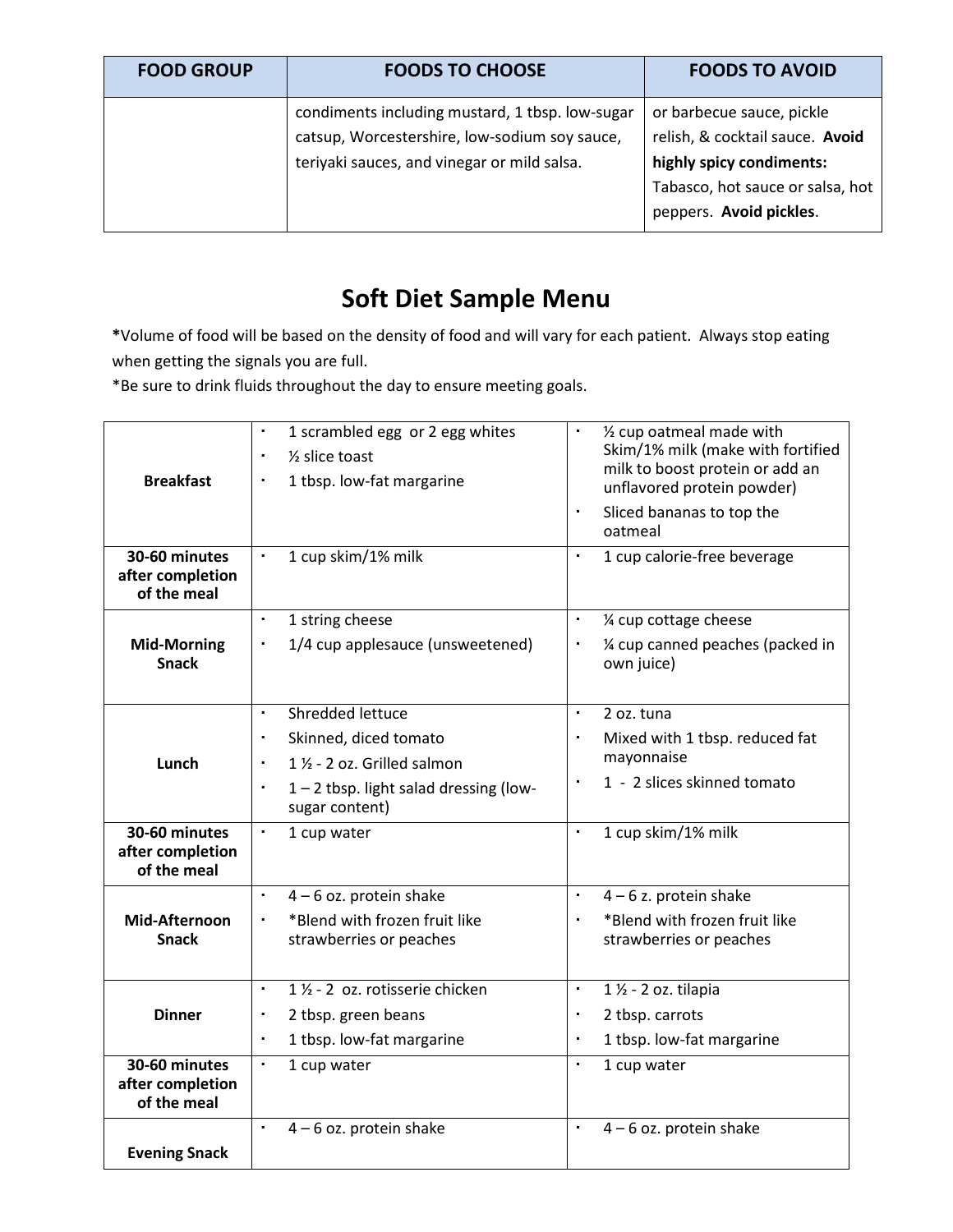**\*Use herbs & spices to make your foods more flavorful, such as cinnamon in your oatmeal!** 

**FOOD GROUP FOODS TO CHOOSE FOODS TO AVOID Milk/Dairy**  \*Protein  $2 - 3$  servings daily \*Include 2 calcium-rich dairy foods daily which includes 1 cup of milk. • Fat-free/1% milk, Low-fat Buttermilk • Soy Milk plain or no sugar added fortified with calcium & Vit. D • Lactaid fat-free milk • 2% milk-fat or less Cottage Cheese/Ricotta cheese • Reduced-fat (2% milk) or light cheeses • Light or No Sugar Added yogurt • Fat-free fruited Greek yogurt (140 calories or less per 6 oz. container) \*Tip: To reduce added sugar intake, mix 1 individual contain of fat-free plain Greek yogurt with the container of fruited Greek yogurt & divide into individual servings. • **\***Light Greek Yogurts: Yoplait Greek 100, Dannon Light & Fit Greek, Chobani Simply 100, & Oikos Triple Zero. (each 5.3 oz. container) Whole milk, milkshake, ice cream, sherbet, cream soups made with whole milk or cream, cream sauces (white sauce), cheese sauce & butter sauce **Meat, Fish, Poultry, Eggs:**  \*Dense proteins (Protein you have to chew, will stick in your pouch and keep you feeling full longer.) \*1 oz. of meat, fish, poultry = approximately 7 grams protein. Include non-starchy vegetables with lean proteins. • Canned tuna packed in water or chicken, poultry without skin, fish, lean ground beef (at least 90% lean), white meat ground chicken or turkey, Eggs/Egg Substitutes • All varieties of fish, tuna packed in water, salmon • Lean pork (cuts from loin) • Lean beef (cuts from loin or round) • Poultry (without skin) • Lamb • Venison of other game meats • Beans, peas or lentils • Tofu (cooked very moist & tender) • Peanut Butter (sparingly) • Peanut Butter Powders: PB2 Peanut Butter Powder High fat meats: spare ribs, prime rib, Boston Butt, hot dogs, bacon/sausage; skin on poultry; **fried**  meats/fish; Bologna/Pickle Loaf, Salami, or other high-fat luncheon meat; SPAM, potted meats Tough meats **Avoid proteins cooked in oil, fat and butter.** 

## **Regular Lifetime Diet – Food Choices**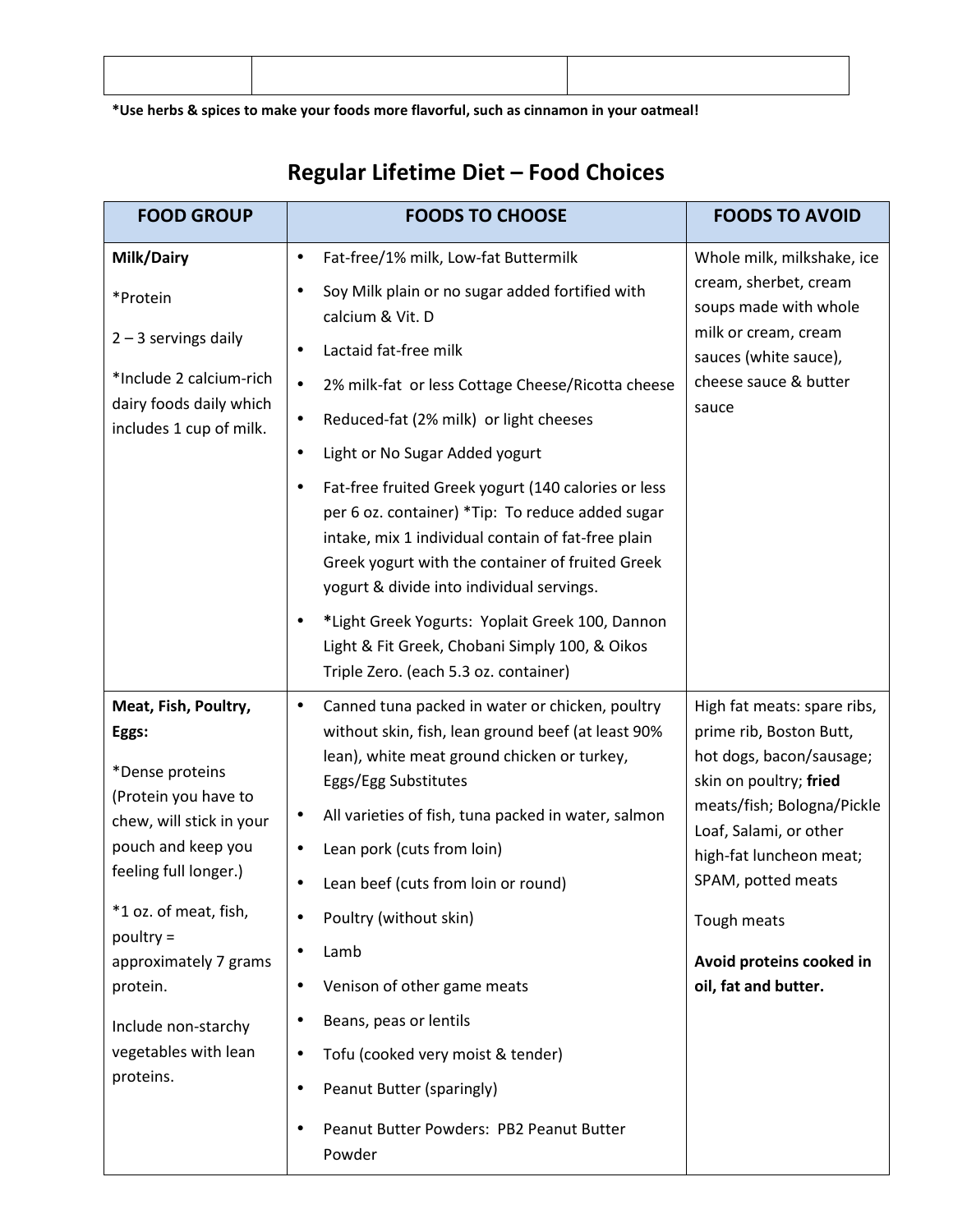| <b>FOOD GROUP</b>                                                                                                                                                      | <b>FOODS TO CHOOSE</b>                                                                                                                                                                                                                                                                                                        | <b>FOODS TO AVOID</b>                                                                                                                                                                                                                                 |
|------------------------------------------------------------------------------------------------------------------------------------------------------------------------|-------------------------------------------------------------------------------------------------------------------------------------------------------------------------------------------------------------------------------------------------------------------------------------------------------------------------------|-------------------------------------------------------------------------------------------------------------------------------------------------------------------------------------------------------------------------------------------------------|
|                                                                                                                                                                        | *Always test tolerance with a new food with $1 - 2$<br>bites!                                                                                                                                                                                                                                                                 |                                                                                                                                                                                                                                                       |
| Non-Starchy<br><b>Vegetables</b>                                                                                                                                       | All types raw or cooked. Beware of skins of vegetables<br>such as tomatoes or potatoes.                                                                                                                                                                                                                                       | Fried, au gratin or<br>creamed vegetables.                                                                                                                                                                                                            |
| $2 - 3$ selections daily.<br>*Carbohydrates                                                                                                                            |                                                                                                                                                                                                                                                                                                                               | *Skins of vegetables may<br>not be well tolerated.                                                                                                                                                                                                    |
| <b>Fruits</b><br>*Include $2 - 3$<br>selections per day.<br>*Carbohydrates                                                                                             | Canned fruit in its own juice or water & unsweetened<br>frozen fruit<br>All Fresh fruits: such as apples, pears, peaches, plums<br>& nectarines, grapes, bananas, strawberries,<br>blueberries, blackberries, raspberries, kiwi, papaya,<br>pineapple.<br>Melons, such as cantaloupe or watermelon (remove<br>seeds           | Canned fruit in heavy<br>syrup, fruit frozen in<br>syrup, canned pie fillings,<br>orange & grapefruit<br>membranes, dried fruit,<br>coconut<br>*Skins on fruits may not<br>be well tolerated.                                                         |
| Grains/Breads &<br><b>Starchy Vegetables</b><br>1. Choose whole<br>grains!<br>2. Always include a<br>protein-rich food with<br>the grain-based food.<br>*Carbohydrates | Whole-grain breads<br>(continue to toast) & crackers, unsweetened, whole<br>grain cereals, whole-grain pasta, Barley, Bulgur,<br>Quinoa (great replacement for rice & better<br>tolerated).<br>Starchy vegetables: Potatoes, peas, winter squash.                                                                             | High fat breads such as<br>croissants, biscuits; soft<br>breads without toasting,<br>sugar-coated cereals,<br>donuts, muffins, danish,<br>snack chips, pretzels,<br>vending machine peanut<br>butter crackers.<br>Fried, creamed, cheesy<br>potatoes. |
| <b>Soups and Stews</b>                                                                                                                                                 | -Any cream made with low-fat/non-fat dairy products.<br>-Broth-based soup<br>-Hearty bean/lentil Soups<br>*Add diced or ground poultry/meat for more protein.<br>(Remember that soups are considered a liquid &<br>should not be eaten on a regular basis. Thick stews<br>made with meats and vegetables are a better choice) | Soups made with whole<br>milk or cream                                                                                                                                                                                                                |
| <b>Desserts</b>                                                                                                                                                        | Sugar-free gelatin or popsicles, Sugar-free pudding,<br>Sugar-free Egg Custard, or other Sugar-Free or No                                                                                                                                                                                                                     | All other sweets/desserts                                                                                                                                                                                                                             |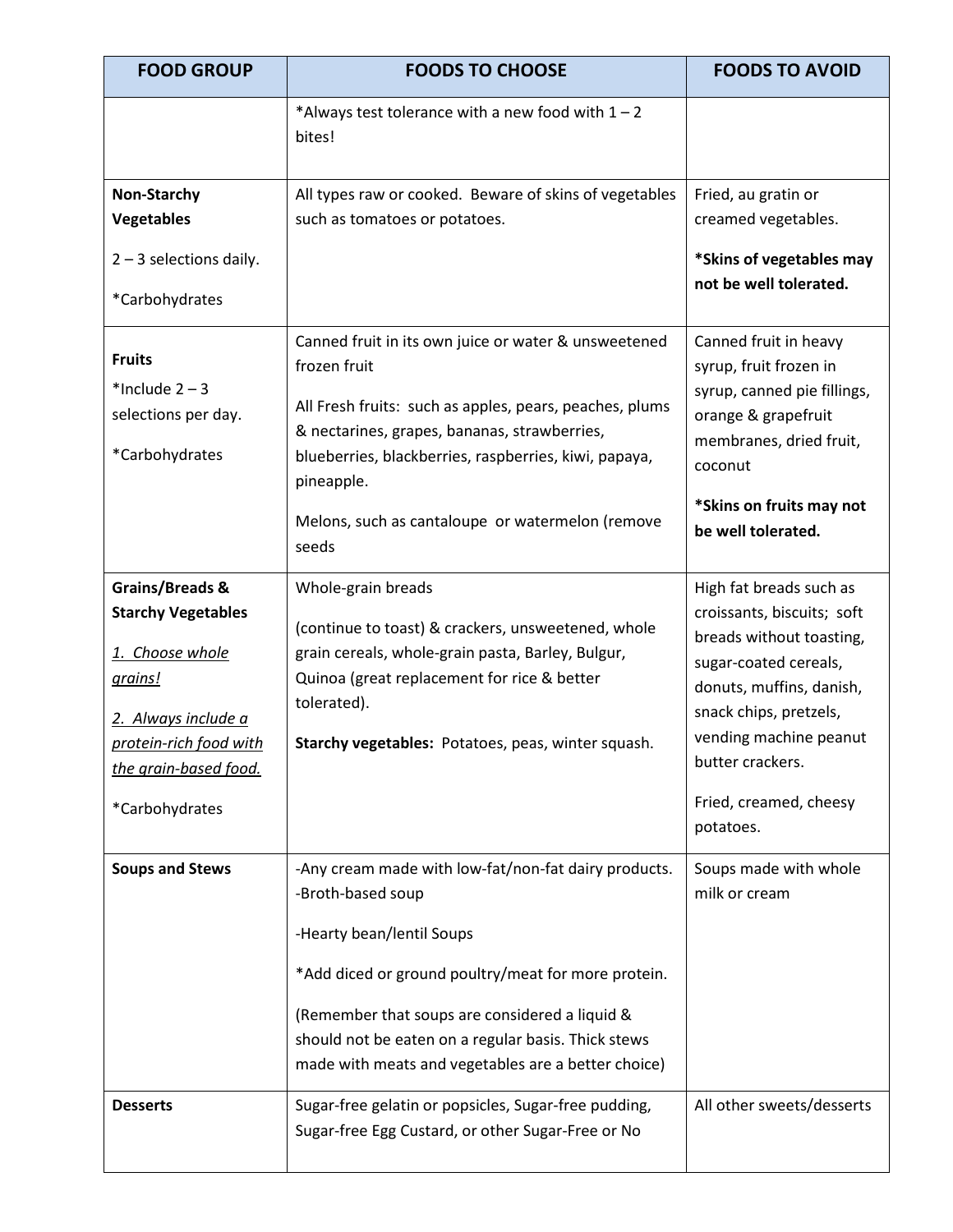| <b>FOOD GROUP</b>                                                                 | <b>FOODS TO CHOOSE</b>                                                                               | <b>FOODS TO AVOID</b>                                                                                        |  |  |  |
|-----------------------------------------------------------------------------------|------------------------------------------------------------------------------------------------------|--------------------------------------------------------------------------------------------------------------|--|--|--|
|                                                                                   | Sugar Added desserts. Hot cocoa mix, No Sugar Added                                                  |                                                                                                              |  |  |  |
| *Choose more vegetables, fruits and low-fat dairy foods for carbohydrate choices. |                                                                                                      |                                                                                                              |  |  |  |
| Fats<br>*Limit to 3-4 servings<br>per day.                                        | 1 tsp. butter, margarine, vegetable oil,<br>mayonnaise<br>2 tsps. Miracle Whip                       | Gravy, Cream, Shortening                                                                                     |  |  |  |
|                                                                                   | 1 tbsp. mild salad dressing, reduced-fat margarine,<br>mayonnaise or Miracle Whip                    |                                                                                                              |  |  |  |
| Watch sugar content of<br>salad dressings!                                        | 2 tbsp. reduced-fat salad dressing<br>1 % Tbsp. light cream cheese<br>3 Tbsp. Reduced-fat sour cream |                                                                                                              |  |  |  |
| <b>Miscellaneous</b>                                                              | 2 tbsp. mashed Avocado                                                                               | Avoid high-sugar<br>condiments such as honey<br>mustard sauce, barbecue<br>sauce and sweet and sour<br>sauce |  |  |  |